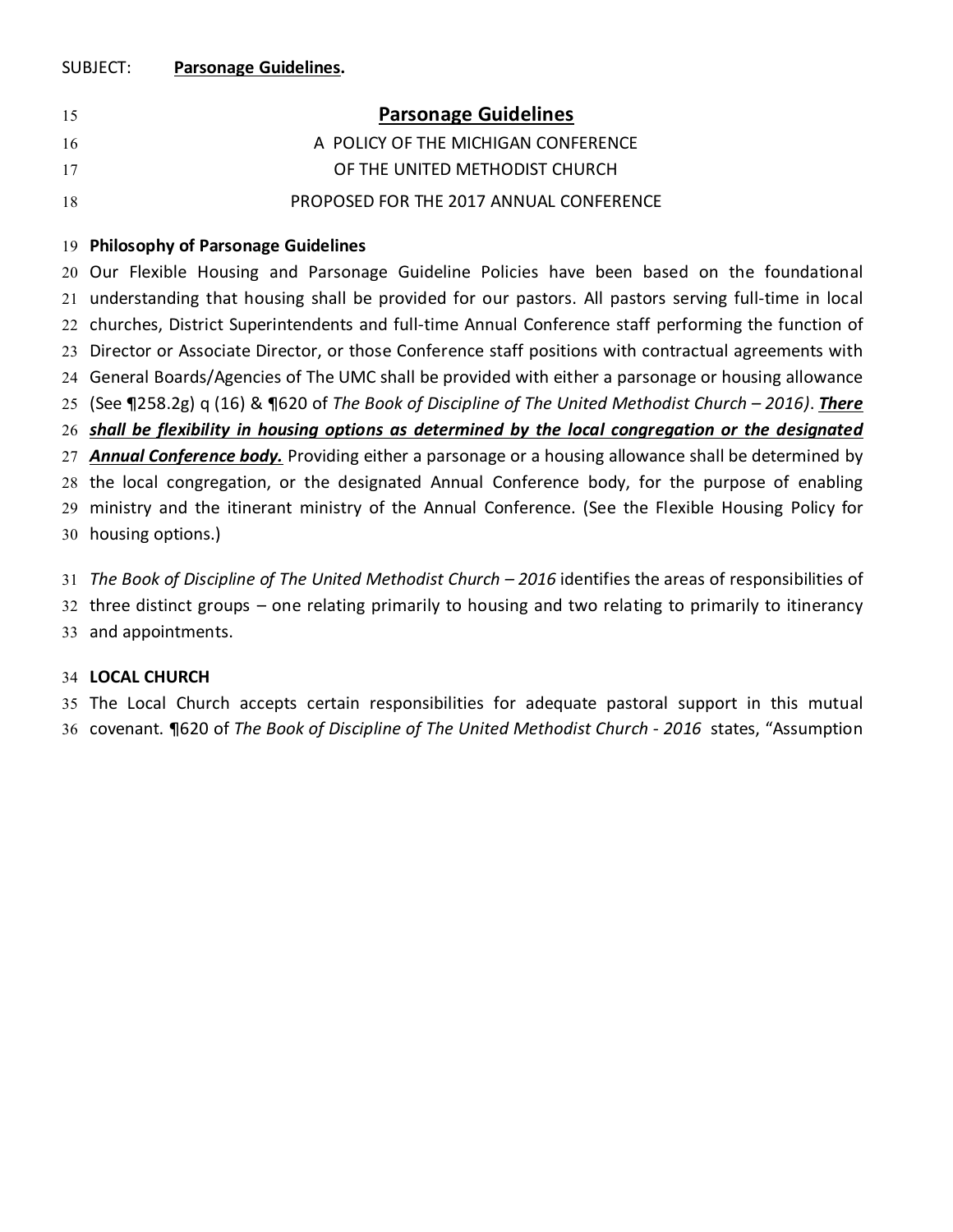of the obligations of the itinerancy, required to be made at the time of admission into the traveling connection, puts upon the Church the counter obligation of providing support for the itinerant ministry of the Church."

 Duties of the committee on pastor-parish relations are outlined in ¶258.2 of *The Book of Discipline of The United Methodist Church – 2016.* The following specific matters are noted in ¶258.2.g) 16 "To consult on matters pertaining to….housing (which may be a church-owned parsonage or housing allowance in lieu of parsonage if in compliance with the policy of the annual conference), and other practical matters affecting the work and families of the pastor and staff, and to make annual recommendations regarding such matters to the church council, reporting budget items to the committee on finance."

#### **CLERGY**

 Clergy take vows at their ordination agreeing that they will offer themselves "without reserve to be appointed and to serve as the appointive authority may determine (¶335.c.1 *The Book of Discipline of The United Methodist Church - 2016*)." The requirements and implications of the itinerancy are repeatedly emphasized in *The Book of Discipline of The United Methodist Church – 2016*. Some of those implications include certain guarantees related to an appointment, minimum compensation, benefits and provisions for housing. Some of those implications are also the forfeiture of certain restrictions by clergy in terms of where they will serve. Each pastor serves at the discretion and direction of the Bishop and Cabinet. This is a reality inherent in our polity.

#### **BISHOP**

 The third party in this covenant of obligations is the Bishop. The particular responsibilities of the Bishop are delineated in Chapter Three, "The Superintendency", *The Book of Discipline of The United Methodist Church – 2016.* Section VIII contains the paragraphs that address the material related to Appointment Making:

- ¶425 Responsibility
- 26 ¶426 Consultation and Appointment-Making
- ¶427 Criteria
- ¶428 Process of Appointment-Making
- ¶429 Frequency

 These paragraphs outline a comprehensive process, the outcome of which is intended to provide continuity of leadership in local congregations and a comparable intersection of gifts required and gifts possessed between a congregation and pastor(s) appointed to serve there.

 It is important that local church or Annual Conference-owned parsonages across the Conference meet certain standards so that differences in quality, size and equipment are kept to a minimum. These guidelines apply for local church pastors, district superintendents and Annual Conference professional staff, when a parsonage is provided.

 The Parsonage Guidelines Policy shall be posted on the Conference web site, presented to all new pastors by each respective district superintendent, distributed annually by the district superintendent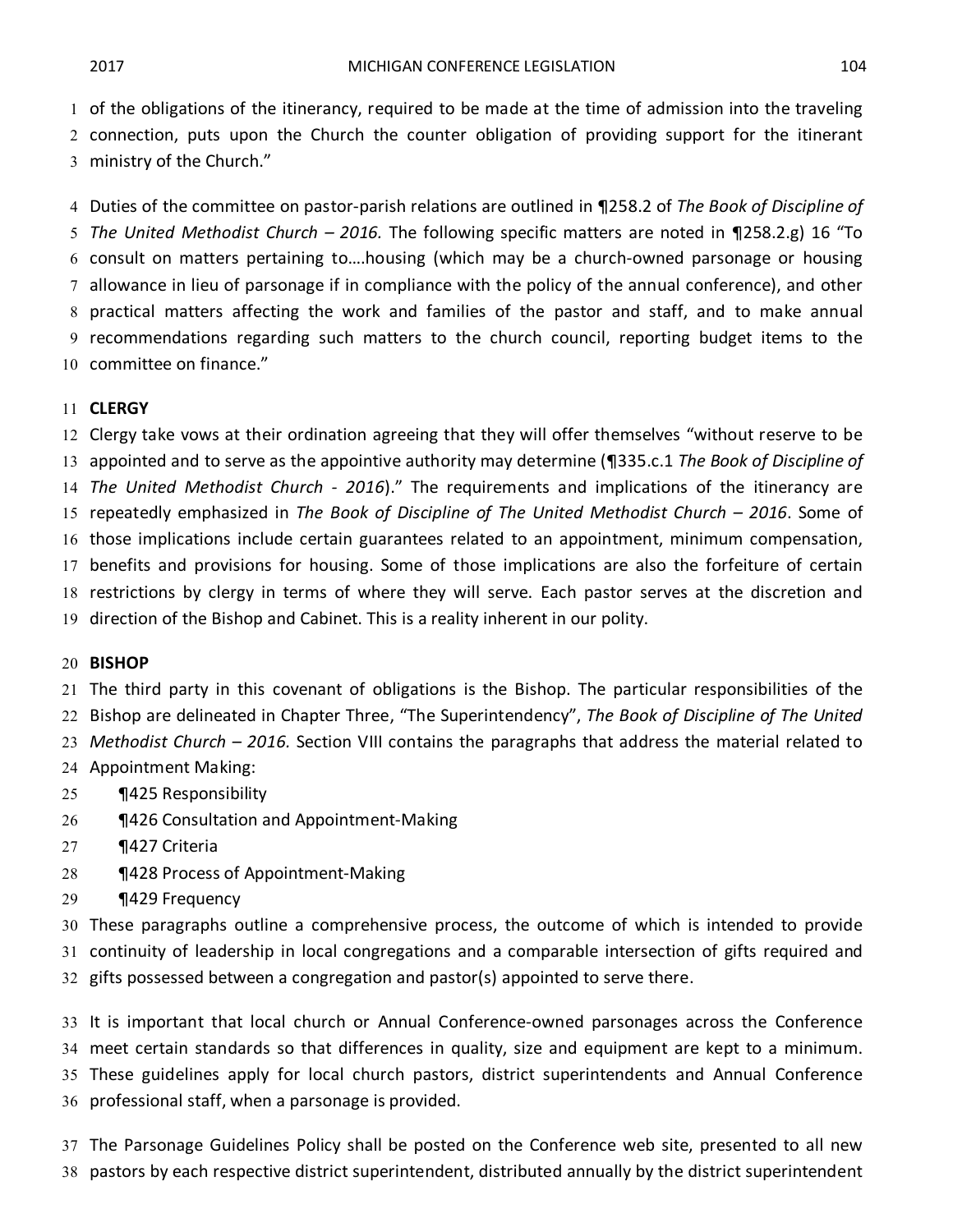to the local church Board of Trustees, pastor parish relations committee or staff parish relations

committee. The Parsonage Guidelines Policy shall be reviewed annually by the Conference Board of

Trustees and the Cabinet. Any changes shall be brought to the Annual Conference for its action.

 The Annual Conference affirms that the parsonage is the private home of the pastor. Therefore, the parsonage should not by design or intention be considered as an extension of the church space for program use. The church and the pastor should maintain the home so that it can be opened to friends and parishioners alike with dignity and pride.

 The Annual Conference recognizes that families in our culture are of varying sizes and needs. In the interest of Christian stewardship, we must seek homes that make efficient use of space, are energy efficient and are adaptable to the needs of clergy family members."

# **SECTION I - GENERAL GUIDELINES**

#### *Location*

 Locate the parsonage so as to be conducive to the best possible living conditions for the family, with special reference to accessibility to schools and stores. The family should have the opportunity to

follow customary family patterns without unnecessary interruption. The parsonage should not be

located where it could conceivably be a hindrance to the future expansion of the church buildings.

### *Barrier Free Concerns*

 All parsonages purchased, built, or remodeled in the future shall conform to the needs of the handicapped. One entrance shall be wheelchair accessible.

### *Sound Construction*

 The parsonage shall be of sound construction with sound foundations. Cracking walls and sagging floors are danger signs of structural unsoundness. Do not attempt to remodel an existing parsonage if it involves extensive structural modifications, partition moving, or cutting of exterior walls.

### *Energy Conservation*

 It is advisable that an energy audit be considered to determine what might be done to make the parsonage more energy efficient with attention to water seals, storm windows and doors, etc. It is

further recommended that any parsonage built or purchased in the future be as energy efficient as

possible. (Example: zone heating, minimum of 12" of insulation in ceiling and 6" in sidewalls.)

Parsonages with fireplaces shall include glass doors for energy conservation.

Sliding storm doors can be added and should be considered for energy conservation.

### *Safety*

The parsonage shall contain certain safeguards for the parsonage family's safety.

At least three fire extinguishers, one in the house, one in the garage and one in the basement, shall

be kept in working condition and should be professionally inspected annually.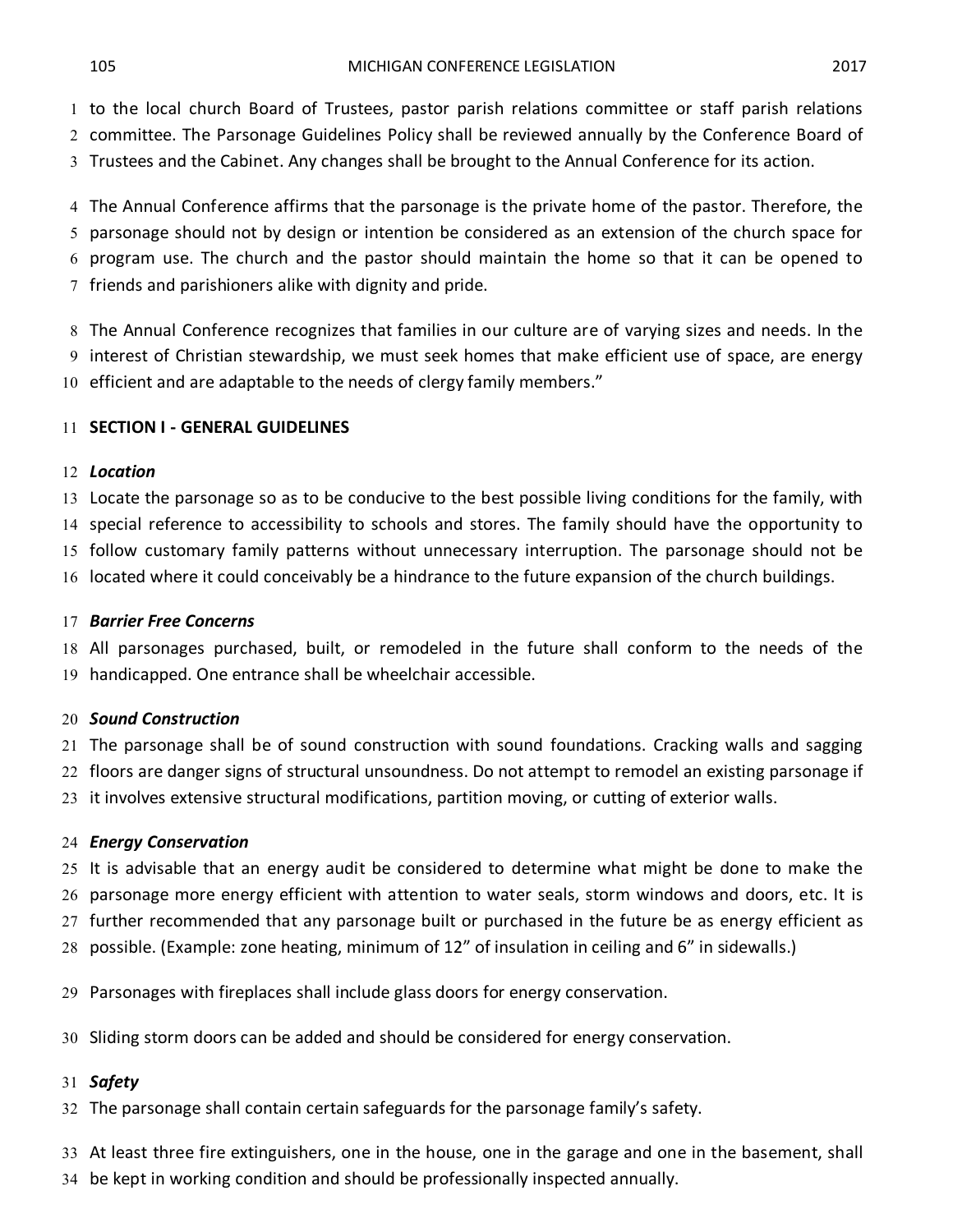Smoke and carbon monoxide detectors should be provided – a minimum of one for each floor including the basement.

 A radon test shall be performed in geographic areas where radon seepage is suspected to be problematic.

Motion lights should be provided in dark areas.

Dead bolts shall be provided on outside doors.

There shall be a lead-based paint disclosure.

 There shall be safe wiring of the electrical system, adequate power to serve the house, and sufficient outlets.

#### **SECTION II - SPECIFIC GUIDELINES FOR EXISTING PARSONAGES**

 *1. Bedrooms:* There should be a minimum of three bedrooms of standard size with ample closet space in each. It is recommended that one room on the main floor be adaptable to use as a fully accessible bedroom. Having one of the bathrooms adjoined to the main bedroom is desirable. If the house does not have central air, window air-conditioning in the bedrooms and/or the study should be provided. Window coverings shall be furnished.

 *2. Bathrooms:* Two bathrooms are recommended. One could be with shower only. One should be on the main floor and be handicapped-accessible. Window coverings shall be furnished. Each bathroom shall have washable walls or tiles, mirror and adequate medicine chest and storage. Adequate linen storage shall be provided.

 *3. Kitchen:* The minimum kitchen would include adequate built-in cabinets, garbage disposal and dishwasher, sink, stove with self-cleaning oven, microwave, frost-free refrigerator with frozen food storage, good light and electric outlets that meet current electrical standards. Window coverings shall be furnished. Carpeting is not recommended but there must be appropriate, safe and desirable floor covering. A breakfast area is desirable. Plumbing shut-off valves should be provided at appliances.

 *4. Living Room:* Appropriate, safe and desirable flooring (with attention given to health issues) and window coverings shall be furnished.

 *5. Dining Room:* A separate dining room is considered important. Appropriate, safe and desirable flooring (with attention given to health issues) and window coverings shall be furnished.

 *6. Study:* A study is advisable and should be away from the family activities and noise. Where possible, it is preferable to have the pastor's main office in the church, but if it is in the parsonage, it should be at least 200 square feet with an outside entry if at all possible. Bookshelves, desk, chairs, private telephone line and other essential equipment shall be provided. Window coverings and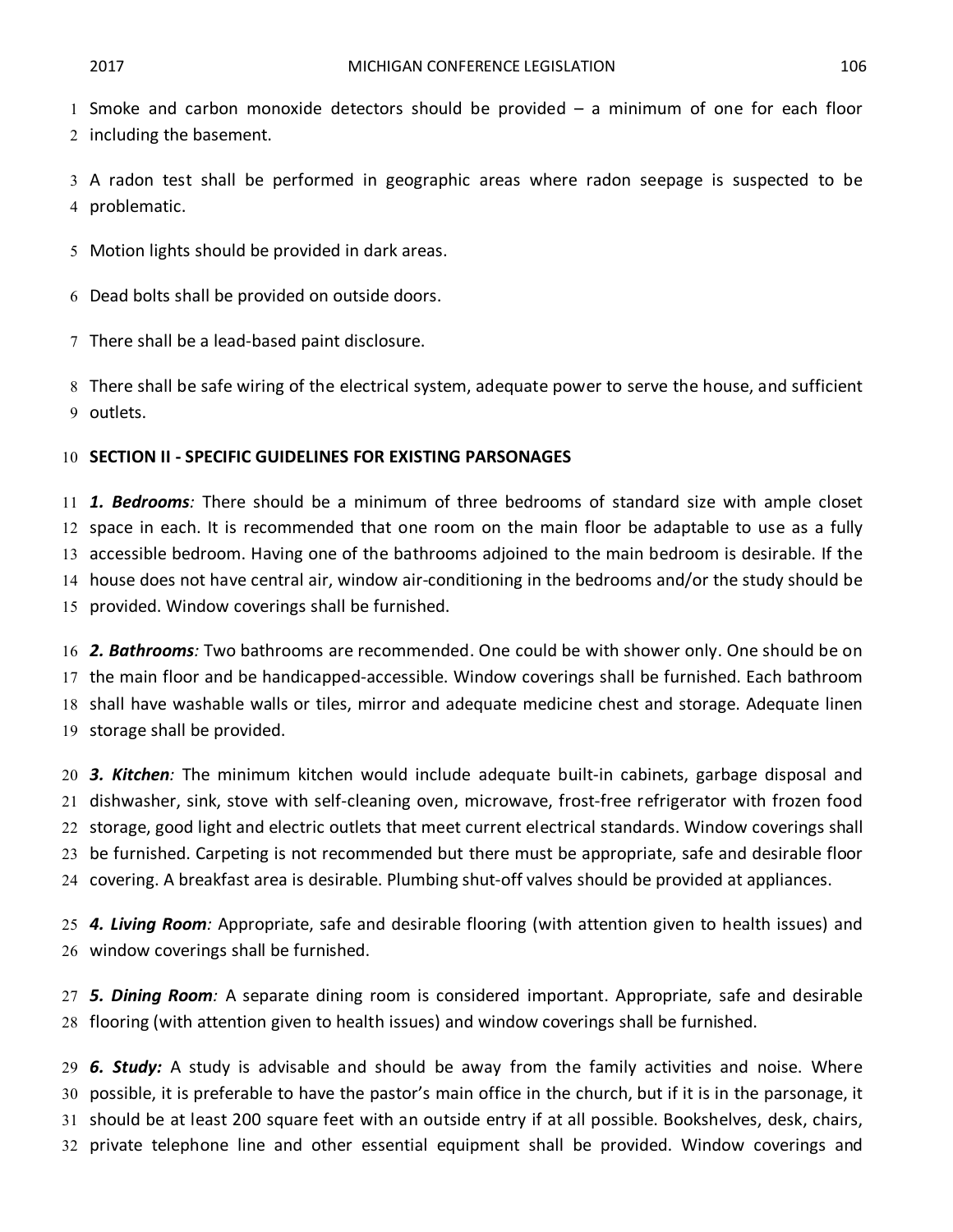appropriate floor covering shall be furnished. High-speed internet access should be provided if the office in the home is the primary office.

 *7. Family Room:* Very desirable, especially for the children of the family. It should be located away from the living room and study.

*8. Closets:* Adequate closet and storage space shall be provided throughout the house.

 *9. Garage:* Two-car garage with automatic garage door opener and outside door, storage room (in the garage or in the basement) and storage for yard equipment shall be provided.

 *10. Laundry Facility:* A fully handicapped-accessible laundry facility shall be furnished. Automatic clothes washer and dryer shall be furnished and maintained.

 *11. Utilities:* All utilities shall be provided by the church, including water, gas, electric, and waste removal. Utilities shall be secured in the name of the church to insure uninterrupted service during a change of pastors.

- **a. Telephone:** The church shall provide a minimum of two touch-tone telephones and outlets. The local church shall pay basic telephone charges; personal long distance costs are the pastor's responsibility.
- **b. Water:** There shall be a safe and dependable hot and cold water system throughout the house, including water softening equipment where needed. The church shall provide the salt. Two or more outside spigots shall be provided.
- **c. Light:** The pastor shall furnish standard light bulbs. The church shall provide specialty outdoor lamps (example: mercury vapor or halogen).
- **d. Heating:** A central heating system with the capacity to adequately heat the entire habitable parts of the house, with a humidifier or its equivalent, and the proper automatic thermostatic controls, must be provided. The heating system shall be maintained by the church and shall be inspected annually with regard to soundness of heat exchanger, flue pipes, and chimney condition. If a wood stove or fireplace is in use, it too must be checked yearly with chimney cleaning provided by the church.
- 27 An instruction sheet should be posted near the furnace as to the maintenance and care of the furnace. The name of a reputable furnace company to be used should be specified.
- For responsible stewardship of energy and finance, the house shall be fully insulated, with energy-efficient storm and screen doors and windows.
- The pastor is responsible for the furnace filters to be changed at least twice yearly.
- The church, if needed, shall provide a dehumidifier.
- **e. Trash:** The church shall furnish weekly waste removal pick-up service. Recycling is desirable.
- **f. Windows:** All moveable windows shall be in operating condition. The parsonage family shall be responsible for window cleaning of the parsonage unless professional cleaning is needed, such as in hard to access parts of the house.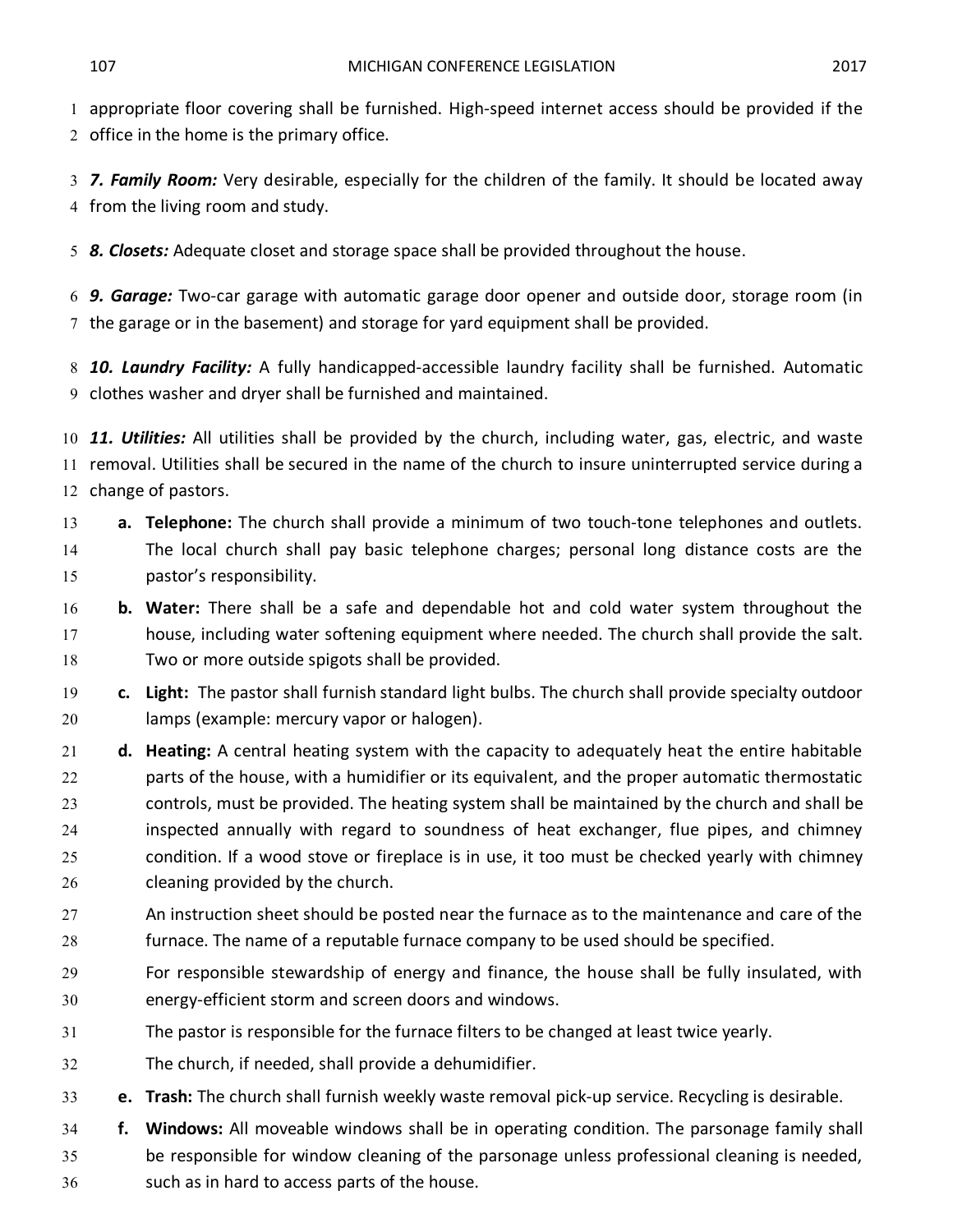**a.** At pastoral changes, redecoration of the parsonage is recommended.

 **b. Color:** Color preferences vary greatly among clergy families. This is reflected in their furnishings and other possessions. Therefore, it is recommended that the parsonage be decorated in consultation with the parsonage family. The Pastor-Parish Relations Committee should consult the new pastoral family regarding colors.

 *13. Cable and TV Connection:* The church shall provide basic cable or satellite service with basic internet service, if available. The pastor pays for expanded services. In the event that the parsonage is the pastor's main office, the church shall provide for high-speed internet service, if available.

# *14. Parsonage Grounds and equipment:*

The parsonage shall have adequate outside lighting.

 The grounds around the house shall be well drained and fertilized every year. The parsonage family shall care for the grounds. If the yard is unusually large, contains shrubs, or requires a great deal of time to maintain it in keeping with the surrounding neighborhood, the church shall consider assisting the pastor with additional help or service. Ordinary mowing and trimming of the lawn shall be the responsibility of the pastor. The church, if needed or desired, shall provide fertilizing and lawn treatment, tree pruning and landscaping changes.

Large or long driveways may also require help from the church in the winter.

 Grounds-care equipment shall include an adequate power lawnmower and snow blower for the property. It shall also include, but not be limited to, hoses, rakes, spade, ladder, etc.

 Landscaping and exterior care of the parsonage shall be such as to be a credit to the church in the community.

 There shall be either a septic tank in good working condition, with adequate drainage area on the parsonage property, or sufficient access to a public sewer system.

A sump pump and dehumidifier shall be provided for the basement if conditions warrant.

 *15. Insurance:* The church is responsible to secure and pay for insurance for the property. It is recommended that 100% replacement cost of the parsonage and church-related structures and church furnishings be carried. It should include home-owner type coverage maintained at a minimum of eighty percent (80%). The pastor shall be responsible for his/her own insurance on personal furnishings and belongings.

# **SECTION III - PARSONAGE MAINTENANCE**

*Local Church Responsibility:*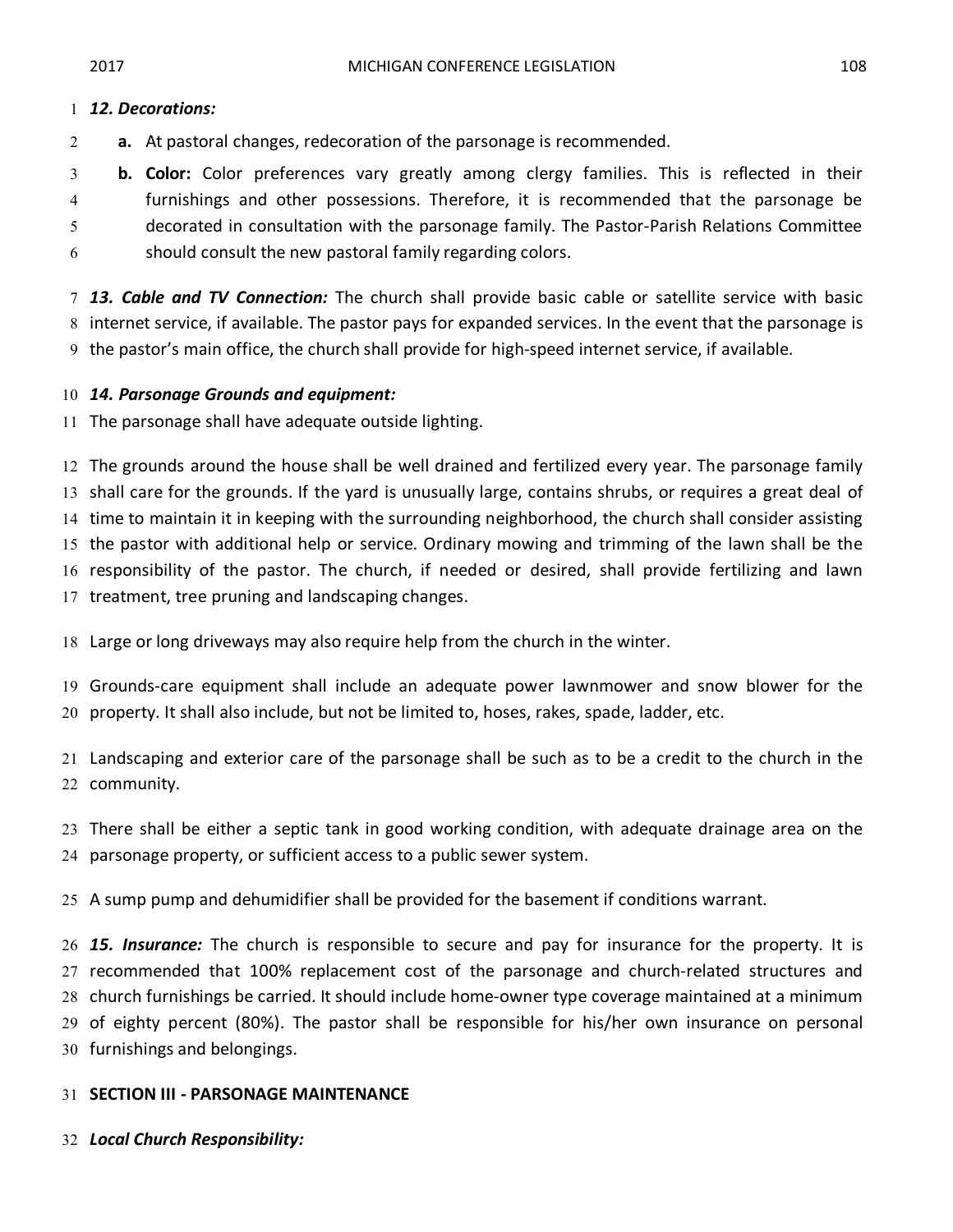Under the direction of the Board of Trustees, there shall be a Parsonage Committee consisting of representatives of the Board of Trustees, Pastor-Parish Relations Committee and/or additional persons (perhaps from UMW or UMM) with special skills and interests. This committee shall adhere to these minimum guidelines for all parsonages.

 The District Board of Church Location and Building is required to approve plans for remodeling (if cost exceeds 25% of the value) or new construction or purchase (¶2521, *The Book of Discipline of The UMC - 2016*).

 No assets from the sale of a church-owned parsonage shall be used for current operating expenses of the charge *(The Book of Discipline of The UMC - 2016, ¶2543).* Proceeds from the sale of such a church-owned parsonage shall be placed in escrow by the trustees of the local church, at least equaling an amount necessary to cover the future purchase of a parsonage or an amount to cover a down payment (of not less than 20% of cost of home meeting parsonage standards in the area) plus closing casts. It is recommended that the principal account on the escrow be adjusted annually to provide equity with inflation and the real estate market. Interest received from an escrow account may be used toward the provision of a housing allowance. If a period of five (5) years has passed and there is no evident need to purchase another parsonage, then the escrow funds may be released for the purpose of church capital improvements. The evident need shall be determined by a two-thirds (2/3) vote of a called church conference. Any such sale of a church-owned parsonage must include consent of the pastor, district superintendent, board of church location and building, and the charge conference.

 The local church board of trustees or elected parsonage committee shall properly maintain an adequate and comfortable home for the parsonage family. The parsonage shall be regarded as the pastor's home and the privacy of the parsonage family shall be respected at all times. No unannounced "inspections" shall be conducted. Keys to the parsonage shall be limited to the parsonage family and the church office or a person mutually designated by the parsonage family and the Board of Trustees. At the convenience of the parsonage family, the parsonage committee shall inspect the home annually to see what needs to be done, if anything, to meet these guidelines and to take the necessary steps to accomplish any improvements.

 Prior to the annual inspection, the persons making the inspection should review this booklet as a reminder of the provisions and maintenance standards. They shall keep a record of their inspection so that they can take initiative in improving the parsonage and grounds. It is suggested that such inspections take place in late spring prior to annual conference, and/or in the fall prior to charge conference.

 To better facilitate maintenance, a log of major appliances should be kept by the parsonage committee, including dates items were purchased, repairs, warranties, and service contracts.

A refurbishing and replacement schedule should be set up.

The church shall pay for cleaning carpets and window coverings annually.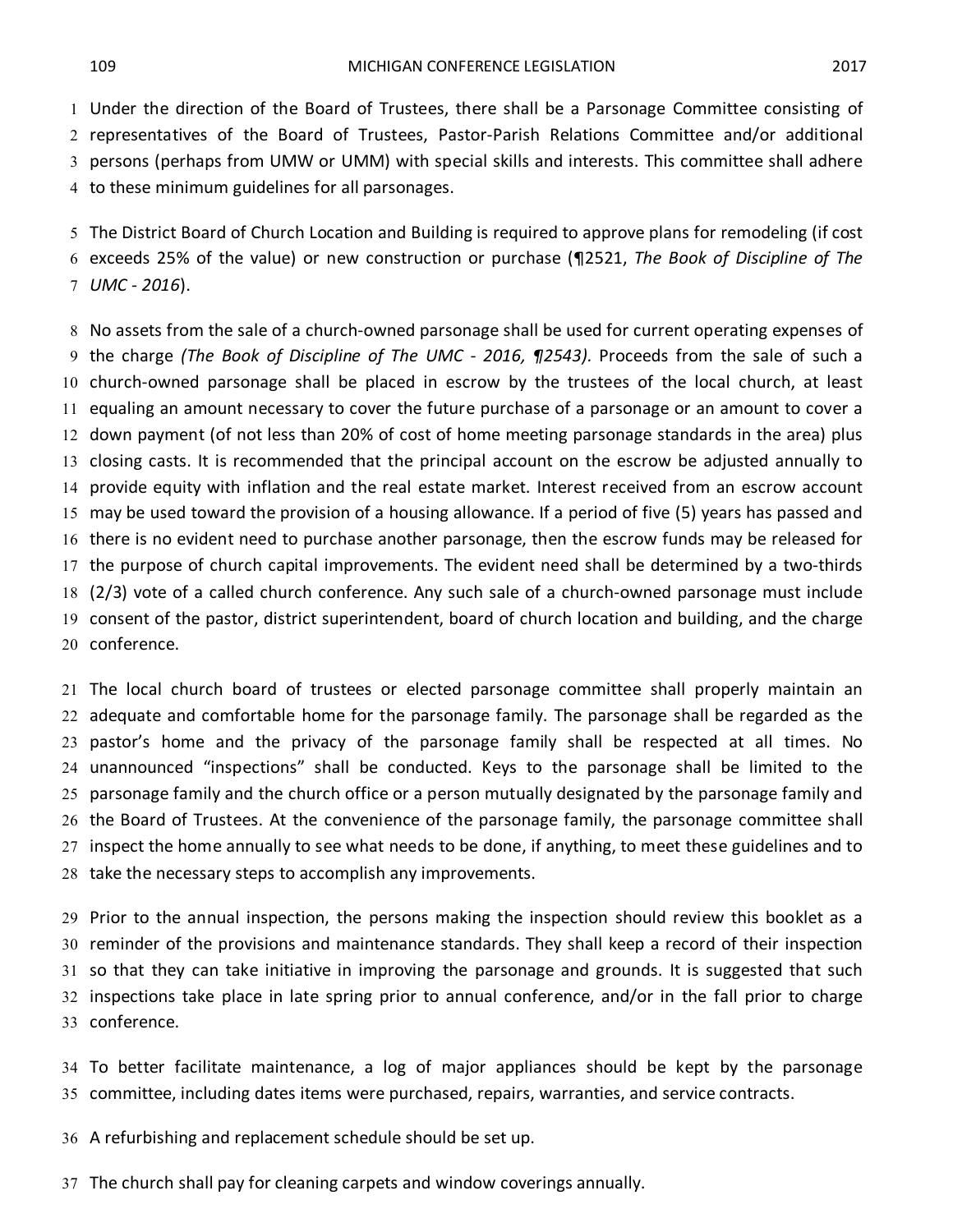The pastor and parsonage committee should have an understanding of what separates minor repairs

(pastor's responsibility) and major repairs (church's responsibility). If the use of an extension ladder is

needed, the pastor should negotiate help from the church.

 The church budget should include a separate line for parsonage maintenance and improvement in the amount of 2% of the insured value of the parsonage. If the funds are not used in any given year, they are held in escrow for the time when needed.

 *Pastor's Responsibility:* The pastor should care for the parsonage as a "good steward" of the property, avoiding undue wear and tear. The pastor is responsible for any damages caused by pets, guests or family members. All necessary precautions shall be taken to prevent pets from damaging the parsonage. The parsonage family must correct such damage.

### *Mutual Responsibility:*

 At the time of change of pastors, the parsonage committee shall take responsibility for seeing that the parsonage is in good condition for the in-coming pastor. Needed cleaning shall be the responsibility of the out-going pastor, but if this has not been cared for, the parsonage committee shall assume this responsibility. If needed cleaning is due to neglect or carelessness, the out-going pastor shall pay for the cost of said cleaning.

 The parsonage committee (or trustees) must meet with the in-coming pastor, and develop a clear understanding of the procedures for maintenance: 1) which repairs and maintenance the pastor should expect to do; 2) which breakdowns should be reported for referral to get the job done (and to whom notification is to be given by the pastor); 3) what amount is in the church budget in a separate parsonage maintenance and improvement fund.

 In the area of interior decorating, the parsonage committee and the parsonage family shall work together before any changes are made. If non-washable drapes are used, cleaning responsibility is with the church. Carpet repair, replacement, and periodic major cleaning are the responsibility of the local church unless damage is caused by carelessness of the parsonage family.

 All sub-standard parsonages shall be considered for recommendation to conform, as nearly as possible, to the above guidelines as soon as possible.

### *Records:*

 Keep a record of each annual inspection and update as problems are resolved. The trustees shall be responsible for duplicate inventory lists; one shall be kept at the church, and one at the parsonage. This list should include all church-owned furnishings of the parsonage and garage, as well as yard and grounds equipment. A copy of this list should be made available to each new pastor.

 The pastor and parsonage committee shall provide a record of local servicing agencies and a file of service manuals, and any other information necessary for all mechanical equipment related to the parsonage. Place and date of purchase, serial number, warranty information, and all parts lists should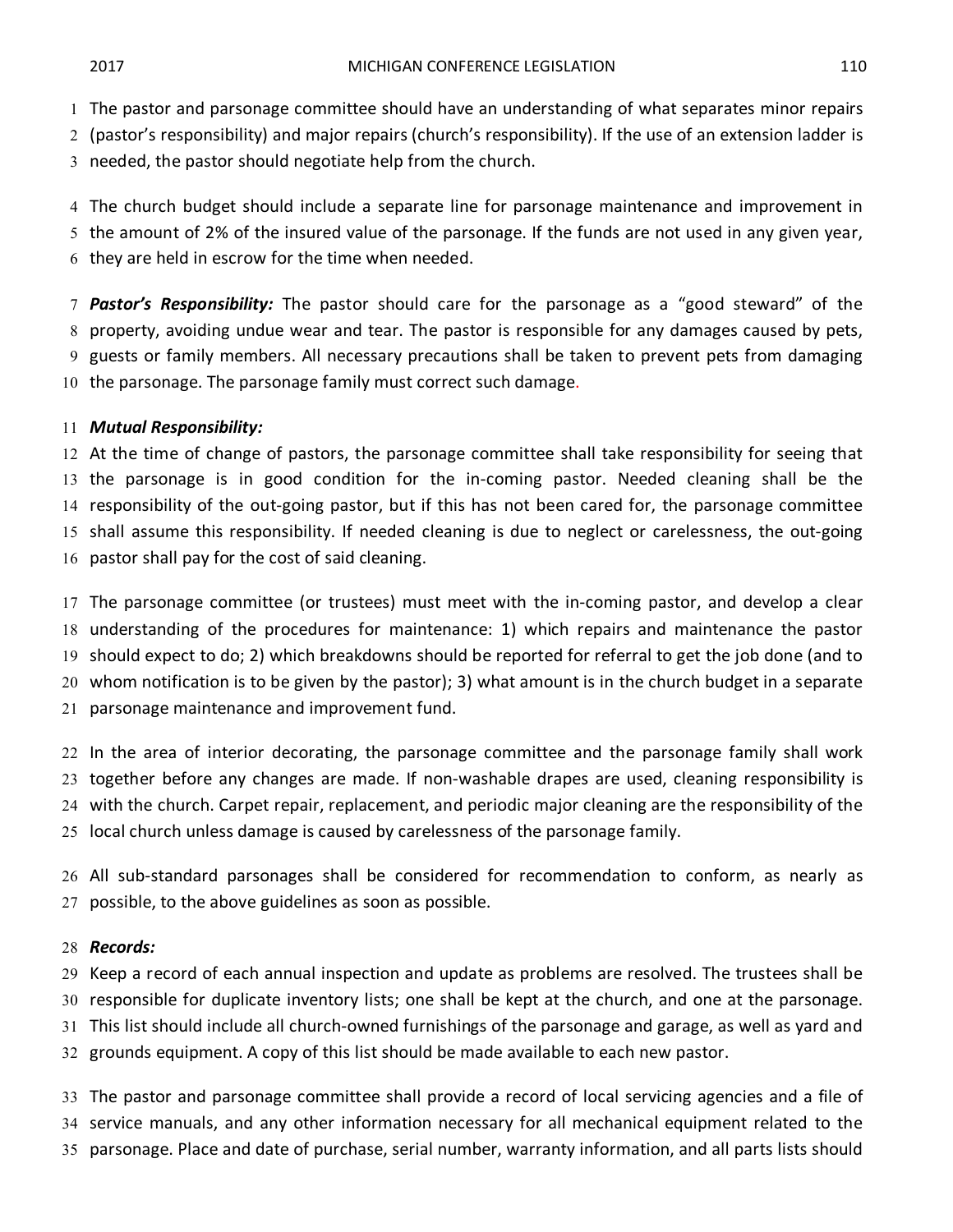be included. The list should be updated annually, the list given to the pastor, and reviewed with

him/her when he/she leaves the charge.

### **SECTION IV - PROCEDURES AT PASTORAL CHANGE:**

 *Pastor leaving:* When there is a pastoral change, there shall be an inspection of the house with the pastor before the pastor leaves for his/her new appointment.

 *Pastor Arriving:* When there is a pastoral change, the new pastor shall inspect the parsonage, making a list of needed repairs and creating a written statement of property conditions for the trustee record.

|    | Michigan Conference Design Team            |
|----|--------------------------------------------|
| 10 | Glenn Wagner and Marsha Woolley, Co-Chairs |

### **ITEM #10**

| 12 SUBJECT: | <b>Flexible Housing Policy.</b> |
|-------------|---------------------------------|
|             |                                 |

| 13 | <b>Flexible Housing Policy</b>          |
|----|-----------------------------------------|
| 14 | OF THE MICHIGAN CONFERENCE              |
| 15 | OF THE UNITED METHODIST CHURCH          |
| 16 | PROPOSED FOR THE 2017 ANNUAL CONFERENCE |

 Our Flexible Housing and Parsonage Guideline Policies have been based on the foundational understanding that housing shall be provided for our pastors. All pastors serving full-time in local churches, District Superintendents and full-time Annual Conference staff performing the function of Director or Associate Director, or those Conference staff positions with contractual agreements with General Boards/Agencies of The UMC shall be provided with either a parsonage or housing allowance (See ¶258.2g) (16) & ¶620 of *The Book of Discipline of The United Methodist Church* – 2016). **There shall be flexibility in housing options as determined by the local congregation or the designated Annual Conference body.** Providing either a parsonage or a housing allowance shall be determined by the local congregation, or the designated Annual Conference body, for the purpose of enabling ministry and the itinerant ministry of the Annual Conference. (See the Flexible Housing Policy for housing options.)

 *The Book of Discipline of The United Methodist Church – 2016* identifies the areas of responsibilities of three distinct groups – one relating primarily to housing and two relating primarily to itinerancy and appointments.

### **LOCAL CHURCH**

 The Local Church accepts certain responsibilities for adequate pastoral support in this mutual covenant. ¶620 of *The Book of Discipline of The United Methodist Church - 2016* states, "Assumption of the obligations of the itinerancy, required to be made at the time of admission into the traveling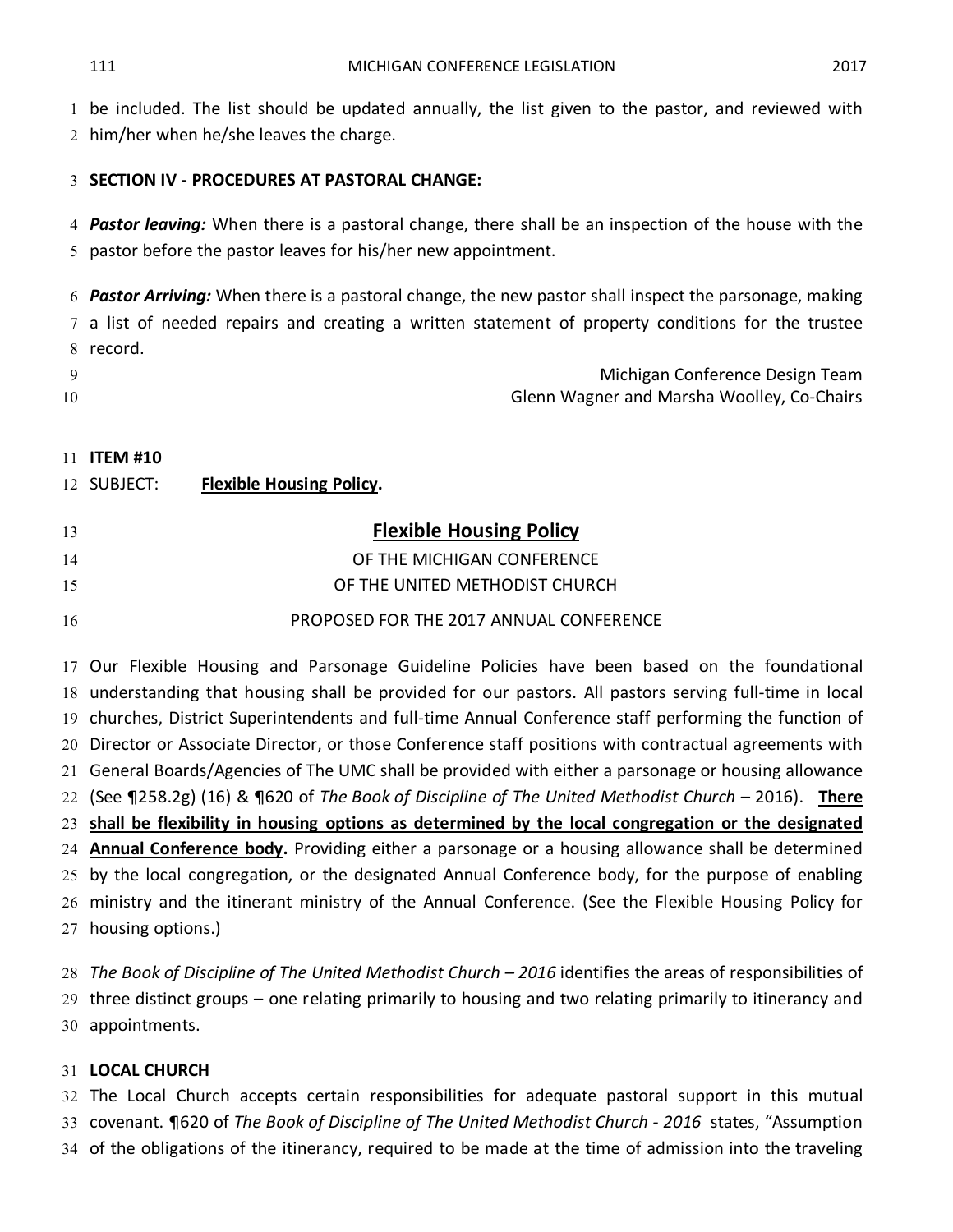connection, puts upon the Church the counter obligation of providing support for the itinerant ministry of the Church."

 Duties of the committee on pastor-parish relations are outlined in ¶258.2 of *The Book of Discipline of The United Methodist Church – 2016.* The following specific matters are noted in ¶258.2.g) (16) "To consult on matters pertaining to….housing (which may be a church-owned parsonage or housing allowance in lieu of parsonage if in compliance with the policy of the annual conference), and other practical matters affecting the work and families of the pastor and staff, and to make annual recommendations regarding such matters to the church council, reporting budget items to the committee on finance."

### **CLERGY**

Clergy take vows at their ordination agreeing that they will offer themselves "without reserve to be

 appointed and to serve as the appointive authority may determine (¶335.c.1 *The Book of Discipline of The United Methodist Church - 2016*)." The requirements and implications of the itinerancy are repeatedly emphasized in *The Book of Discipline of The United Methodist Church – 2016*. Some of

those implications include certain guarantees related to an appointment, minimum compensation,

benefits and provisions for housing.

Some of those implications are also the forfeiture of certain restrictions by clergy in terms of where

- they will serve. Each pastor serves at the discretion and direction of the Bishop and Cabinet. This is a
- reality inherent in our polity.

### **BISHOP**

The third party in this covenant of obligations is the Bishop. The particular responsibilities of the

Bishop are delineated in Chapter Three, "The Superintendency", *The Book of Discipline of The United*

- *Methodist Church 2016.*
- Section VIII contains the paragraphs that address the material related to Appointment Making:
- ¶425 Responsibility
- 26 ¶426 Consultation and Appointment-Making
- ¶427 Criteria
- ¶428 Process of Appointment-Making
- ¶429 Frequency

These paragraphs outline a comprehensive process, the outcome of which is intended to provide

continuity of leadership in local congregations and a comparable intersection of gifts required and

gifts possessed between a congregation and pastor(s) appointed to serve there.

### **THE GUIDELINES FOR PROVIDING A HOUSING ALLOWANCE ARE AS FOLLOWS:**

1. A. Negotiations to establish a housing allowance in a local church will include the pastor, the

committee on pastor-parish relations, the finance committee, and the chair of the board of

- trustees. The district superintendent shall be informed before and as negotiations progress.
- The purpose of these negotiations is to develop a clear understanding by all parties as to the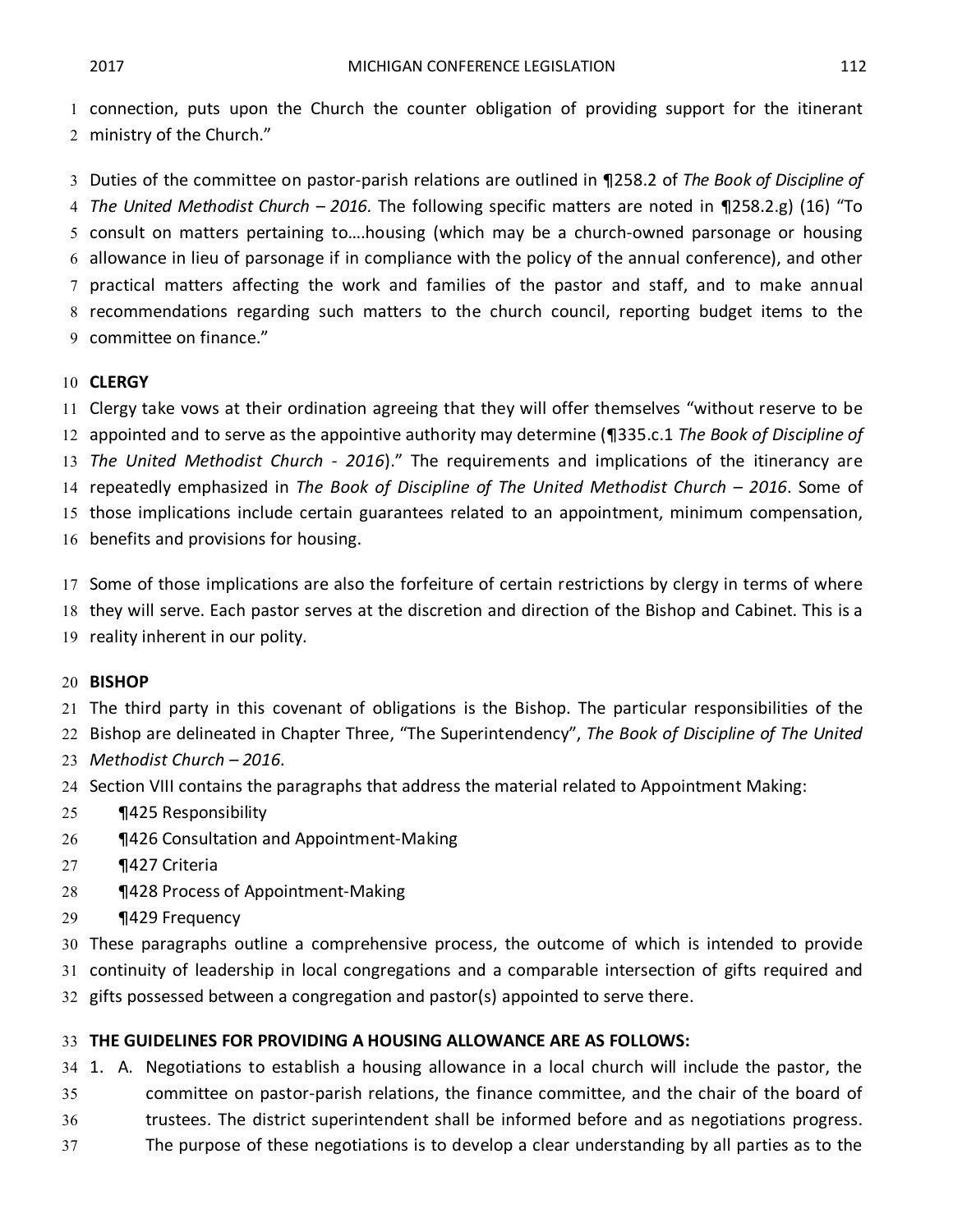arrangements mutually acceptable. Final arrangements must have approval of the church/charge conference.

 B. Negotiations to establish a housing allowance for a cabinet appointment will include the district superintendent, the district superintendency committee, the district board of trustees or parsonage committee, the district board of church location and building, conference council on finance and administration, trustees of the annual conference, and the bishop. Final arrangements must be mutually agreed upon by these parties.

 C. Negotiations to establish a housing allowance for a conference staff appointment will include the staff person, the personnel committee, conference council on finance and administration, the trustees of the annual conference, and the bishop. Final arrangements must be mutually agreed upon by these parties.

 D. Negotiations to establish a housing allowance for a new church start pastor will include the pastor, the New Church Committee, the Director of New Church Development and the District Superintendent. Final arrangements must be mutually agreed upon by these parties.

 2. A written record of the housing agreements (signed by the parties mentioned in #1 above) shall be maintained in the files of the district superintendent, the pastor, and the charge conference, 17 and also by the bishop's office and conference trustees where applicable. The written agreement will stipulate clearly:

A. The amount to be allowed every month;

 B. That the pastor's participation in the arrangement for a housing allowance in lieu of a parsonage shall not hinder his/her participation in the itinerancy for future appointments.

 C. That a housing allowance in lieu of a parsonage shall not hinder the acceptance of a subsequent pastoral appointment where a parsonage is desired by the pastor. If, in subsequent appointments, a housing allowance is not desired by the incoming pastor, the local church/charge, or the designated Annual Conference body, shall seriously consider this request and shall provide housing, either through purchase or rental. As stated in the opening paragraph of this policy, either a parsonage or housing allowance shall be provided. (See ¶258.2.g) (16) & ¶620 of *The Book of Discipline of The United Methodist Church – 2016.)*

 D. The church/charge conference, or the designated Annual Conference body, shall also have the option to change to a parsonage at subsequent transition times.

 3. A housing allowance shall be based on the rental value of the current parsonage or, if the church/charge, or the designated Annual Conference body, does not own a parsonage, on the rental value of an average home in the parish setting that meets the Conference Parsonage Guidelines Policy. In addition to the housing allowance, an agreed upon allowance or the actual cost for utilities shall be paid.

 4. If the pastor chooses to purchase or rent a home, the down-payment and closing costs on a house, (or security deposit for a rental) and all other costs of purchase and maintenance are the responsibility of the pastor, district superintendent, or conference staff and are not included in housing arrangements.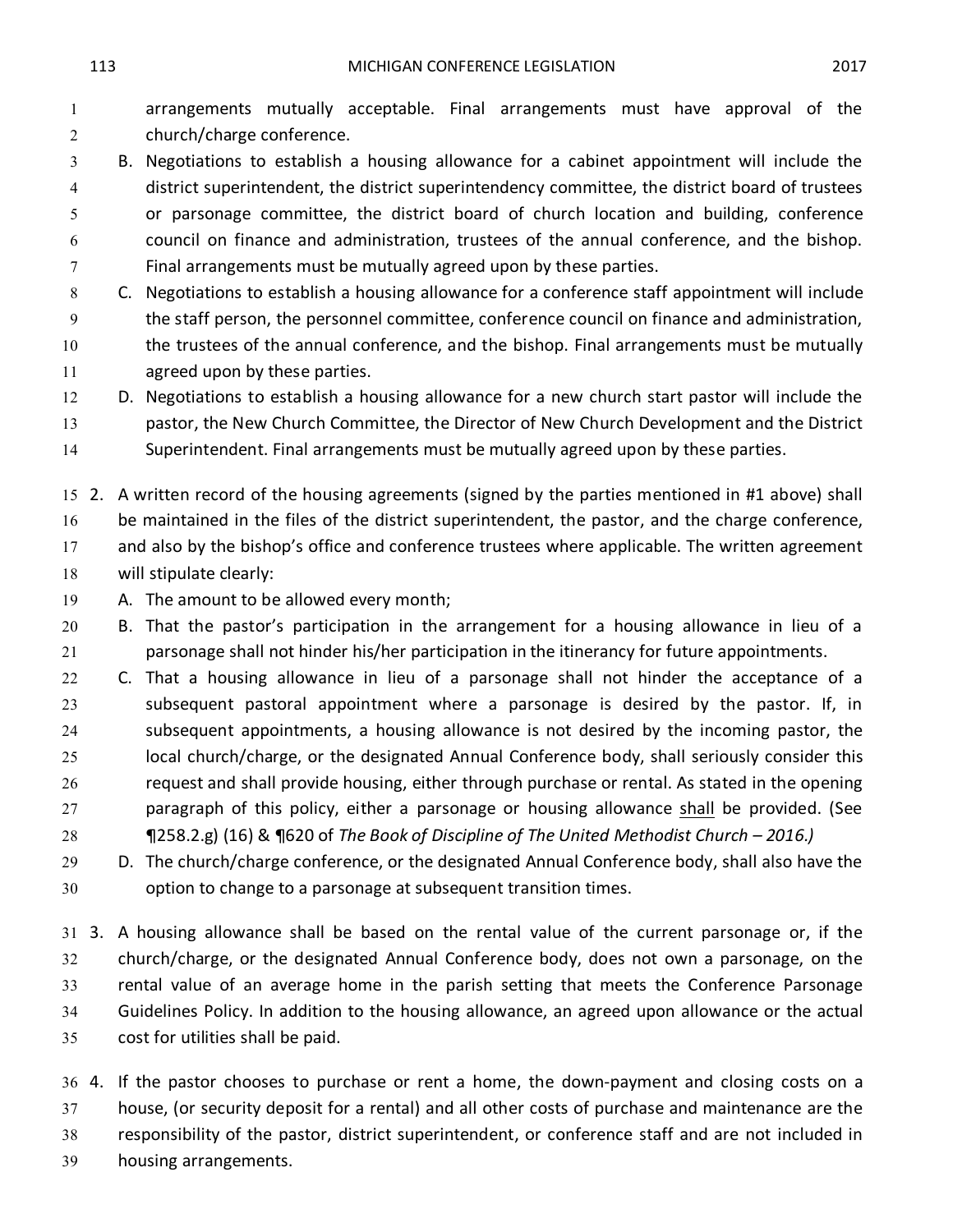5. No assets from the sale of a church-owned parsonage shall be used for current operating expenses of the charge *(The Book of Discipline of The UMC - 2016, ¶2543).* Proceeds from the sale of such a church-owned parsonage shall be placed in escrow by the trustees of the local church, at least equaling an amount necessary to cover the future purchase of a parsonage or an amount to cover a down payment (of not less than 20 percent of cost of home meeting parsonage standards in the area) plus closing costs. It is recommended that the principal account on the escrow be adjusted annually to provide equity with inflation and the real estate market. Interest received from an escrow account may be used toward the provision of a housing allowance. If a period of five (5) years has passed and there is no evident need to purchase another parsonage, then the escrow funds may be released for the purpose of church capital improvements. The evident need shall be determined by a two-thirds (2/3) vote of a called church conference. Any such sale of a church-owned parsonage must include consent of the pastor, district superintendent, board of church location and building, and the charge conference.

 If the parsonage is not sold, but held for rental purposes, income there from may be applied toward a housing allowance for the pastor or for current expenses. Said rental parsonage shall be maintained at the conference and local community rental housing code standards and inspected

17 annually by the local board of trustees, in readiness for possible future use as the parsonage.

 Assets from the sale of a new church start parsonage, prior to the constituting church conference, will conform to agreements made at the time of the original purchase of the parsonage.

 6. Once initiated, a housing allowance is expected to continue for the duration of a pastoral appointment. The amount of the housing allowance shall be subject to annual approval of the 22 charge conference. The charge conference shall not have the authority to reduce the housing allowance without having consultation with the pastor, the committee on pastor-parish relations, 24 and the district superintendent. Any reduction shall not be effective prior to June  $30<sup>th</sup>$  following the church/charge conference (See ¶624, *The Book of Discipline of The UMC - 2016*).

26 Once an appointment is in place, if a change to a housing allowance is initiated at the pastor's request and the parties noted in point #1 above have all agreed, the responsibility of the cost for moving is the pastor's. If a change to a housing allowance is initiated by the church, the parties noted in point #1 above have all agreed, the responsibility of the cost for moving is the church's.

 7. The local church/charge shall allow the pastor who receives a housing allowance to live where he/she chooses in the communities served. If the pastor desires to live outside the communities served, he/she must receive the consent of the committee on pastor-parish relations or the staff parish relations committee.

8. The housing allowance may be used for purchase, rent, or lease as desired by the pastor.

9. The incoming pastor shall have no obligation to purchase the home of his/her predecessor.